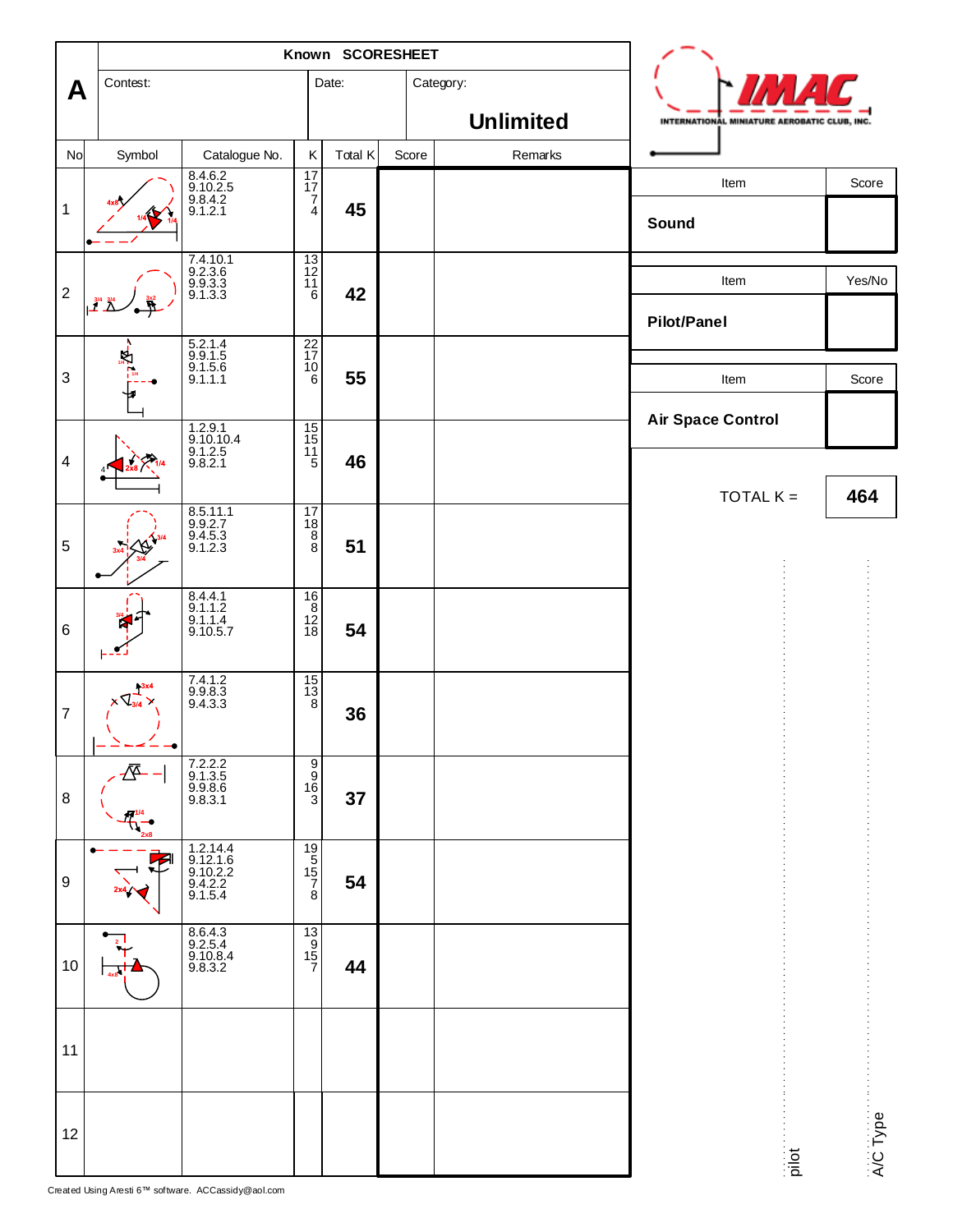

Date: Program: